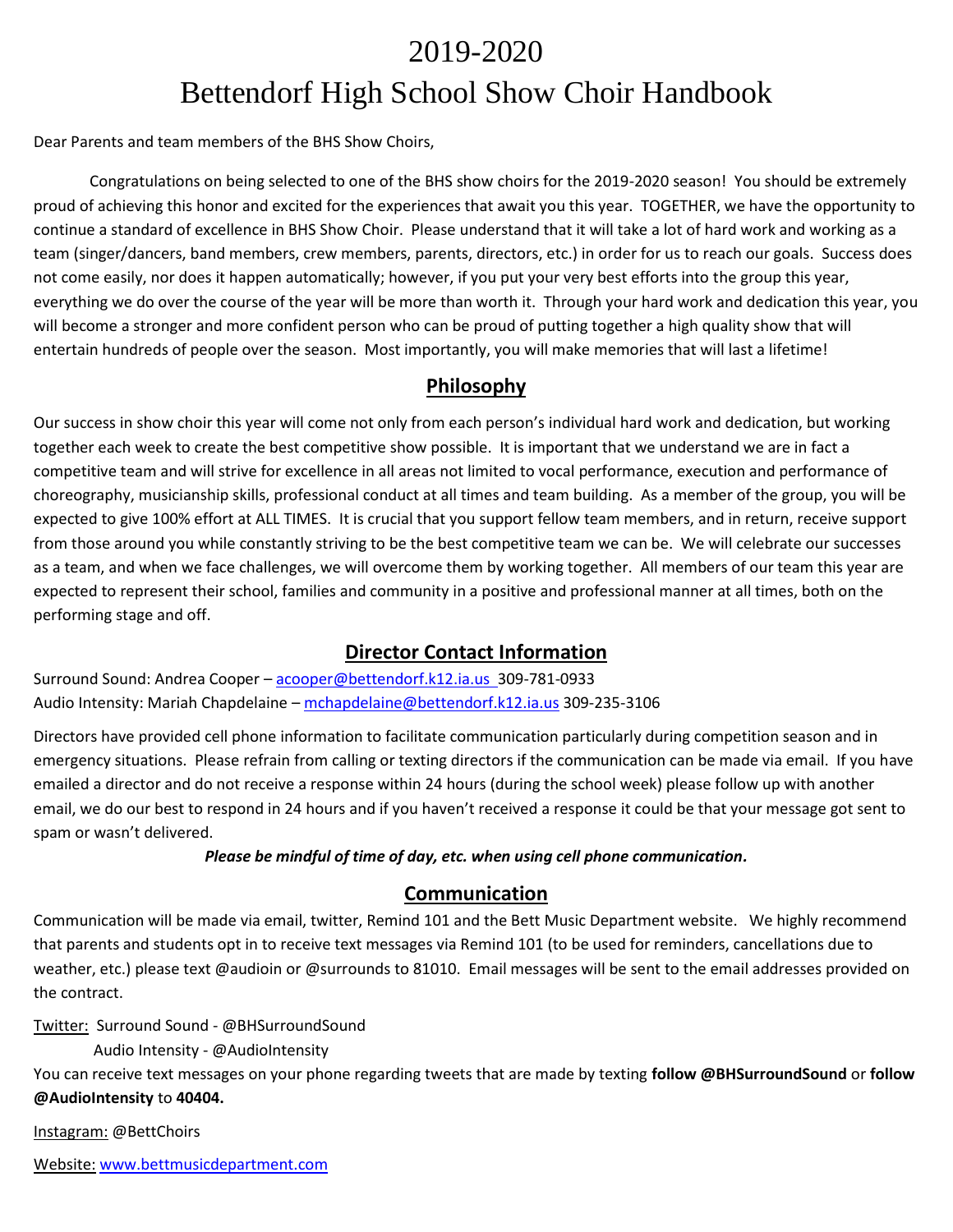Please let a director know ASAP if you have not been receiving emails from your director or if at any point in the season you feel like you are missing some communication. *It is imperative that you contact directors directly with any questions or concerns you have.* We greatly appreciate our parent volunteers and don't want to put them in positions where they are fielding questions that should be directed to the director.

# **Group Members**

Singer/Dancers – Singer dancers make up the majority of our team and are the individuals on stage singing and dancing. Singer/Dancers are required to attend every rehearsal.

Show Band – Our band is made solely of students (unless in an emergency situation). The band is a vital part of our team and is crucial to our success. The show band typically starts rehearsal in the fall on a bi-weekly basis and starts rehearsing weekly with the singer/dancers in October.

Crew – Crew is made up of solely students and plays a vital part of our team as well. These individuals support the singers and band, assist with costumes, ensure microphones are ready, help organize items, etc. Crew will attend rehearsal as necessary and attendance requirements will be communicated in advance of rehearsals.

# **Rehearsal Policies**

### Surround Sound and Audio Intensity

Mondays 5:30 PM-9:00 PM (unless there is no school or other events on Monday – check the calendar for specific dates) 2<sup>nd</sup> Thursday of the month from 5:30 PM-8:00 PM (September – November) Friday Mornings – 7:30 PM - 8:10 PM (September - February)

## *Additional rehearsals may be added; those dates will be communicated ahead of time and as soon as possible.*

We want all students at BHS to be able to participate in as many school activities as they desire, as long as they can maintain academic progress and perform at an acceptable standard in each activity. This means adhering to all attendance, rehearsal and performance policies.

## **Rehearsal Attendance**

Attendance at every rehearsal is required except in extenuating circumstances. This policy also applies to ALL choreography and vocal camp dates (INCLUDING summer dates). When students are missing it negatively impacts the ENTIRE team and our productiveness at that particular rehearsal. *Students who participate in multiple school sponsored activities are expected to share time equally AND this MUST be communicated with directors ahead of time.* 

## *Students will not be allowed any unexcused absences and any unexcused absences WILL result in suspension from performances or removal from the group*.

*Unexcused absences include but are not limited to: transportation issues, work, babysitting, family or social events not approved in advance by the director, doctor's appointments, forgetfulness or homework.*

### Absence Form:

If you are going to miss a rehearsal, the absence form needs to be turned in by the Friday prior to the Monday rehearsal. For any other rehearsals (Friday mornings, choreography dates, etc.) the absence form must be turned in at least 48 hours in advance. If in an emergency the form cannot be filled out an email must be sent to the director. If attendance becomes an issue it will be handled via the consequences that could include suspension from performances.

### Excused Absence Responsibilities:

If you miss a rehearsal due to an excused absence it is MANDATORY that you get with another group member or the director as well as review rehearsal notes to get caught up on what was missed. If it is evident at the next rehearsal (via director discretion) that you did not complete this requirement your excused absence will be converted to an unexcused absence and you will be subject to the disciplinary action associated with unexcused absences.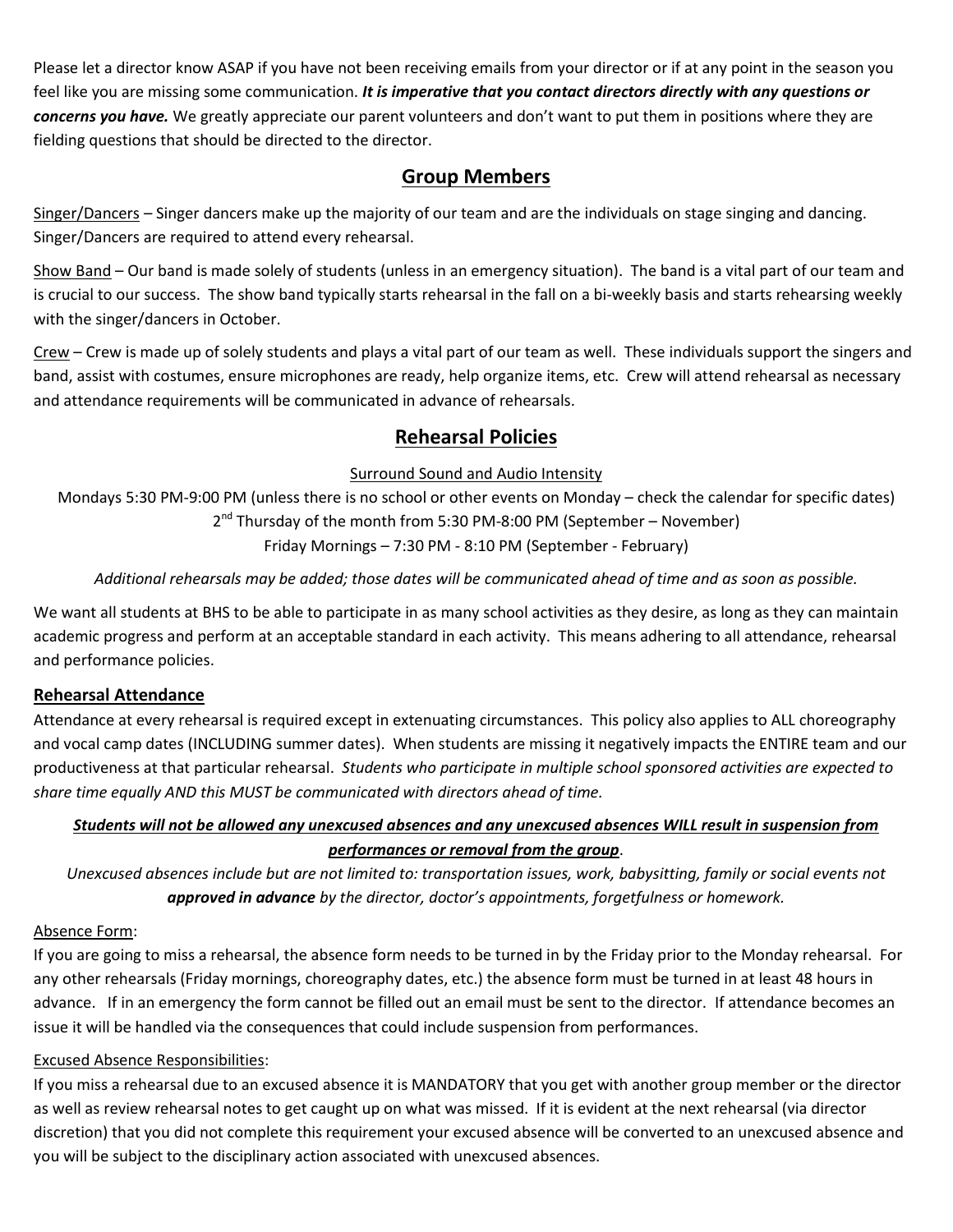#### Tardy Policies:

If you are 5-20 minutes late to a rehearsal this will be counted as one tardy. If you are 20-60 minutes late to rehearsal this will be counted as two tardies. If you are over 60 minutes late to rehearsal this will count as three tardies which is an unexcused absence. Any combination of three tardies will convert to one unexcused absence and you will be subject to disciplinary action. If you arrive to rehearsal late you **MUST check in with a director upon arrival**, failure to do so will result in an unexcused absence for rehearsal.

#### School Attendance:

In order to attend rehearsals you must be in attendance at school that day or have an excused (non-illness related) absence and appropriate communication must be made with the school attendance office. School policies dictate excused vs non excused school absences; this is not the discretion of the director.

### **Rehearsal Expectations**

#### Attire:

It is important that you wear comfortable clothing **appropriate for school and for dancing**. No jeans, sandals, etc. It is crucial to develop correct muscle memory when dancing that you are able to fully execute movements during rehearsals and attire selection is an important part of this. Failure to wear appropriate attire will result in removal from rehearsal and an unexcused absence. Tennis shoes that you can dance and exercise in are expected until we start rehearsal in character shoes.

#### Behavior:

During rehearsals, team members are expected to act appropriately – giving full attention to the director when instructions are given, having music marked and prepared, respecting student leaders in their respective roles, etc. Students are expected to be prompt at the start of rehearsals as well as returning from breaks. These rules WILL be enforced and established group consequences will be adhered to if they are not followed.

#### Food/Drink:

Please ensure you have water at every rehearsal. Students should plan accordingly if they have other after school activities to ensure they eat dinner and are not allowed to leave campus to get dinner as this will cause them to be later to rehearsal. Students are NOT ALLOWED to bring meals to rehearsal and are NOT ALLOWED to eat during rehearsal unless there is a medical reason for doing so (this includes chewing gum). Please remember you get out of your body what you put in. Rehearsals require a lot of focus and energy and it is important your body is adequately fueled for rehearsal.

#### Cell Phone Policy:

Students will NOT BE ALLOWED to have their cell phones out during rehearsal (this includes during breaks). Parents: If there is an emergency please contact the director. Directors will keep cell phones during rehearsal for this purpose. Please see Director Contact Information section on page 1.

#### Rehearsal Expectations:

- Students will have their music, pencil and water at rehearsal.
- Students will wear appropriate attire.
- Students will refrain from talking at inappropriate times and will stay focused and engaged throughout rehearsal.
- Students will treat director and other members of the team with respect at all times. Failure to do so will result in disciplinary action as determined by the director and BHS administration that can include suspension/removal from the team.
- Students will not be on cell phones at any point during rehearsal including breaks and transition times.
- Students will ALL help with risers, set up, etc. as assigned. Families will be assigned specific weeks to set up risers. Failure to set up risers prior to rehearsal starting at 5:30 will result in more riser set up assignments.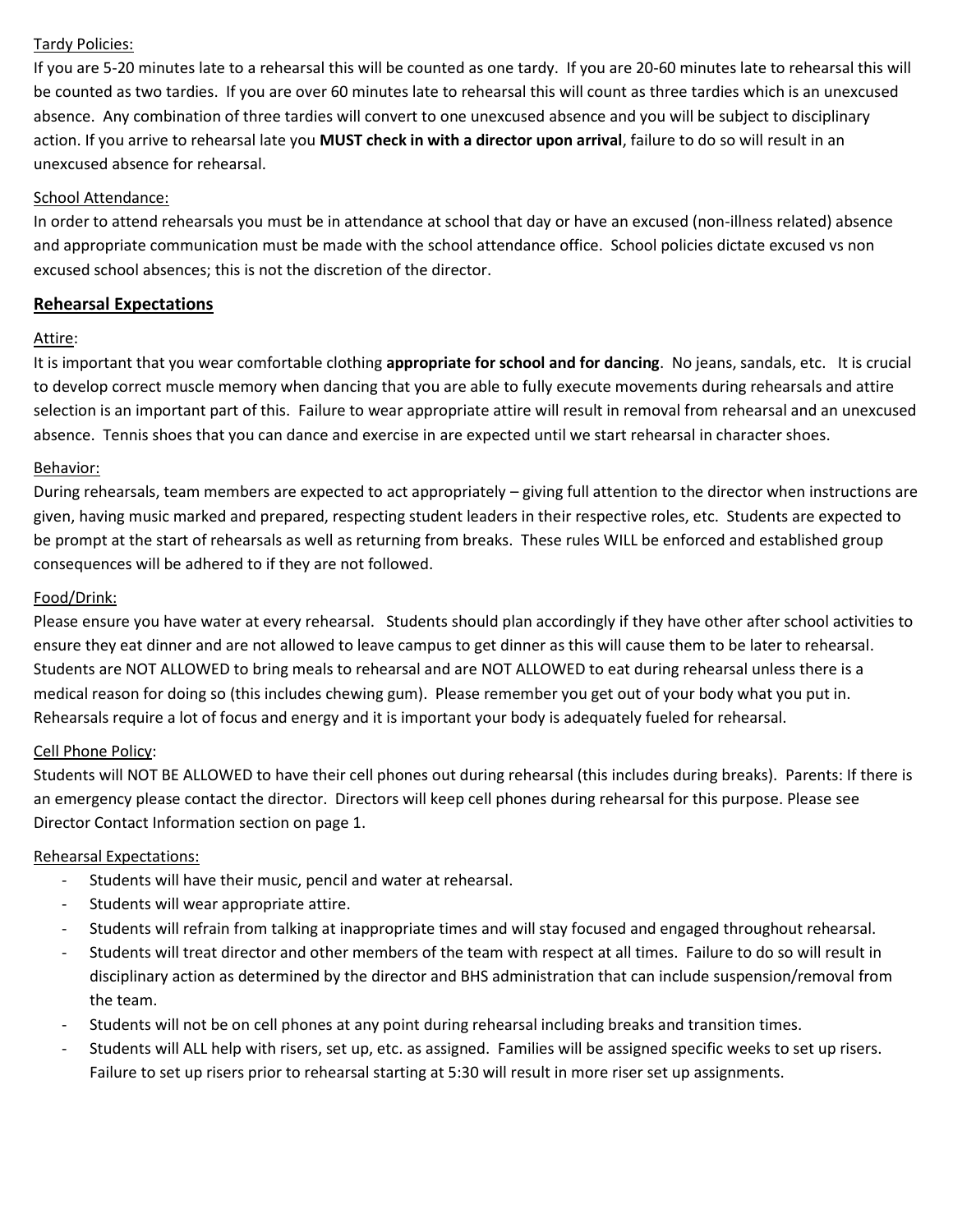# **Performance/Competition Policy**

**Competitions are extremely important and therefore cannot be missed unless arranged prior to December and approved by the director.** Failure to adhere to this policy could result in suspension from competitive events or removal from the team. In an activity that is so team based, it is crucial that we have all members present for competitions. If a judge sees a "hole" in our blocking, due to missing members, this affects every member of the group and can potentially affect our overall score and ultimately our placing at the competition.

## **IN GENERAL….a team based ensemble requires commitment from everyone involved, which means planning ahead, balancing a busy schedule and making sacrifices on occasion.**

Students must arrive at specified call times for each performance. If a student misses a call time they will not be allowed to drive themselves to the competition. It is expected that a parent/guardian will provide transportation for the student to still attend the event. The student will be unable to perform, but is expected to be present to support their team.

Students must watch other groups perform throughout the competition and will be required to fill out performance evaluations via google classroom at the conclusion of the performance for at least two groups outside of BHS throughout the day. It is important out of respect to the performers on stage that you are not on your phone or chrome book during the performance and fill out these forms between groups.

# **Academic Policy**

Show choir is a co-curricular activity which falls under our school's eligibility guidelines. Please seek out help if academics become a problem, we are more than willing to help you to ensure your individual success both on and off the stage.

# **Responsibility and Respect**

The audition does not end when the student is selected for membership in the group. Each rehearsal and performance is a chance to improve skills and to work in a team environment striving toward the same goal. **Students are not guaranteed a place on the performing stage simply by completing the audition process, but by earning that position through hard work and dedication in each and every rehearsal.** 

When a student is not performing up to his/her abilities, several methods of interventions are available including "extra-help" group sessions, peer tutoring, and assistance from the director. A student will receive fair warning that his/her performing status in in jeopardy. In the event that a student's attendance record and/or performance and/or effort level is lacking, at the discretion of the director, a student may be held out of certain portions of the show until that student's level of proficiency has improved to a suitable level. It is each student's individual responsibility to utilize resources to ensure they are performing at their highest potential and to the level required for participation on the competitive stage.

As a general rule, all school rules, regulations and policies apply at all times. Please reference the BHS student handbook for any questions regarding school and district policies. Bad attitude, gossip and general grumpiness will NOT be tolerated.

# **Social Media Policy**

Team members are encouraged throughout the year to promote the show choirs at BHS through Facebook, Twitter, etc. in a positive manner. Social media is a great way to spread the word to friends, family, community and the show choir world of the latest news for the BHS groups. Social media is a great way for us to help create a positive image for our performers and ensembles if used in the proper manner. When posting online, team members must adhere to the following guidelines regarding social media posts:

- 1. Team members will not post negative or harassing messages/pictures that could damage the respect or integrity of our team, school, or any individuals associated with BHS show choir.
- 2. Any posts made in regards to another school, team, competition site, or individual outside of our program must be of a positive, constructive nature.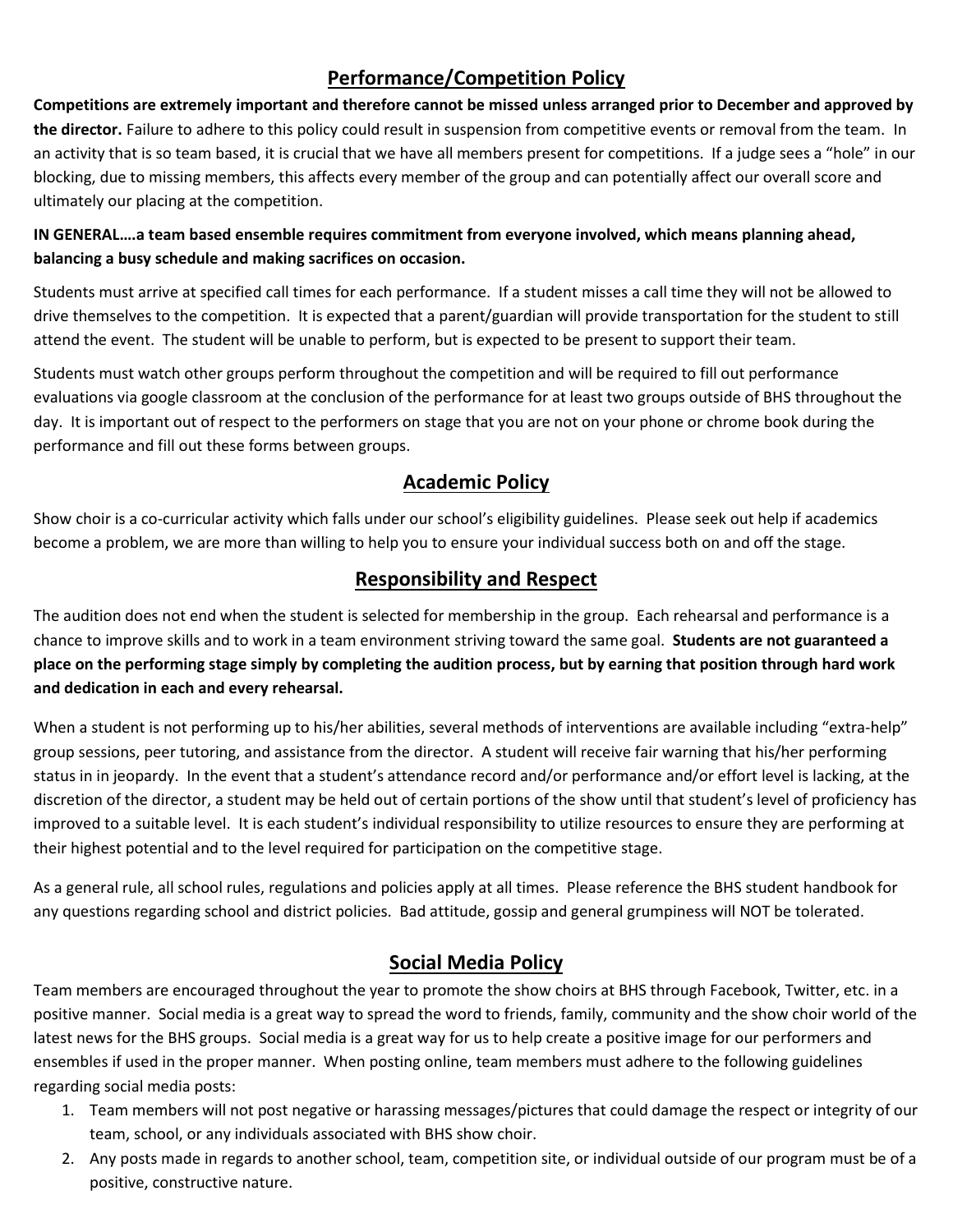- 3. Cyberbullying in any nature is unacceptable and students will refrain from making any negative comments directly to or regarding ANY other student (not limited to students in the show choir program). If you are aware of cyberbullying happening (involving OR not involving you personally) it is MANDATORY that you report it to your director immediately.
- 4. Posting photographs or videos on social media platforms or the internet related to our competition sets (including but not limited to costumes, choreography or musical arrangements is **strictly prohibited** by students and parents/guardians.

Students in violation of this policy are subject to discipline from the director, which could include suspension from competition and/or dismissal from the team.

*One single negative post can destroy months and even years of positive promotion of our team and evironment!*

## **Stage Appearance**

Since appearance is a critical portion of our scoring in a competition setting, team members are expected to conform somewhat to the established "norm" of the show choir world. Any dramatic change in appearance, such as hairstyle/color, may result in a student being held out of a performance.

**Men –** During competition season (January – March) you are expected to have hair at a reasonable length and out of your face. This means no shaggy haircuts that conceal the eyes. Hair should be above the eyebrows. More importantly, no unnatural hair color can be present in your hair. Failure to follow these guidelines could result in being pulled from the competition. Men are also expected to be clean-shaven at the time of competition.

**Women –** During competition season (January – March) you are expected to adhere to the hair guidelines established at the start of the season. Hairstyle each year will be dependent upon show style and guidelines will be announced as soon as possible. Uniformity is important at competitions, so this may mean growing or styling your hair different than you may normally do. It is encouraged for women to have their hair shoulder length or longer by the start of January. No unnatural hair color can be present in your hair.

In addition during competition: No acrylic nails or colored nail polish No visible tattoos Facial piercings /gauges must be removed No personal jewelry

Students who have both contact lenses and glasses are encouraged to wear contacts during performances if at all possible.

# **Costumes**

Each singer/dancer will be provided costume items for the show. Students are responsible for the care of their costume throughout the season. If costume items are damaged due to neglect, or misuse students will be responsible for replacement or repair cost. Costume items range from \$25.00 to \$250.00 an item. If there are costume issues please communicate with the director ASAP, DO NOT wait until close to a performance.

**Once you have opened OR worn a personal item (spanx, tights, shoes, etc) they CAN NOT be returned or exchanged.** 

## **Costs**

Each student is required to pay a participation fee to cover the large costs associated with show choir. A deposit of \$100 (that is put toward the overall fee) is non-refundable and is required to be paid before a student is officially considered a member of the group they were selected for. If the deposit is paid late (see audition information specifics) it will increase to \$150 (the deposit is subtracted from the overall fee). The remainder of these fees can be paid at once via the student's pay school account or in installments by bringing cash or check to the activities office. ALL FEES MUST BE PAID BEFORE JANUARY 1ST FOR STUDENTS TO PARTICIPATE IN PERFORMANCES/COMPETITIONS. If you are in need of financial assistance it is required that you fill out the financial assistance form and have a meeting with the directors and BHS activities director to determine individual needs and payment plans. Even if you are on a payment plan, it is required that all fees are paid before January 1st for students to participate in performances/competitions.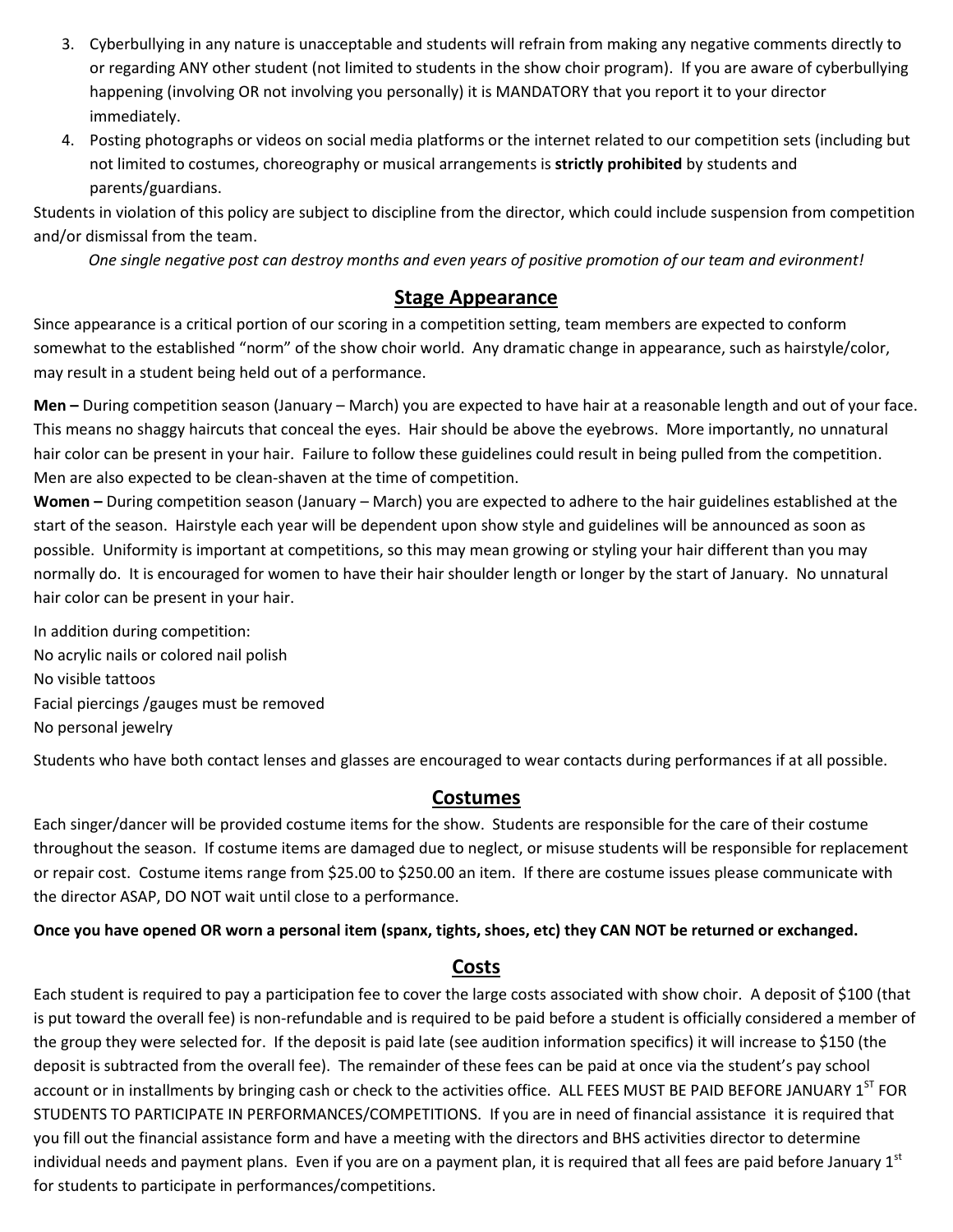#### **Bettendorf High School Show Choir Fees**

|                        | Base Fee | T-Shirt | <b>Character Shoes</b> | Shoe Change       | <b>Tights</b> | Spanx   | Make-Up | Earrings |
|------------------------|----------|---------|------------------------|-------------------|---------------|---------|---------|----------|
| Surround Sound Female  | \$400.00 | \$10.00 | \$45.00                | <b>TBD</b> vearly | \$15.00       | \$10.00 | \$35.00 | \$12.00  |
| Surround Sound Male    | \$400.00 | \$10.00 | \$45.00                | TBD yearly        | N/A           | N/A     | N/A     | N/A      |
| Audio Intensity Female | \$350.00 | \$10.00 | \$45.00                | <b>TBD</b> vearly | \$15.00       | \$15.00 | \$35.00 | \$12.00  |
| Audio Intensity Male   | \$350.00 | \$10.00 | \$45.00                | <b>TBD</b> vearly | N/A           | N/A     | N/A     | N/A      |
| Show Band              | \$150.00 | \$10.00 | N/A                    | N/A               | N/A           | N/A     | N/A     | N/A      |
| Crew                   | \$150.00 | \$10.00 | N/A                    | N/A               | N/A           | N/A     | N/A     | N/A      |

Base Fees = This fee covers all of the costumes items that the student does not keep, transportation costs, music (licensing and arranging), choreographer fees, entrance fees, equipment needs, associate directing staff, etc.

T-Shirt = Each student is required to purchase a "show shirt" for the year.

Character Shoes = Each singer/dancer is responsible for having a pair of character shoes. Females in both groups will be using the nude Capezio Jr. Footlight shoes that we used during our 2018-2019 season. Men's character shoes in our price range tend to change styles frequently. We do our best to find shoes each year that closely resemble years prior so students do not have to purchase new shoes, but this varies from year to year and will be communicated asap.

Shoe Change = Depending on the show and costume design we may do a shoe change with our costume change. In the event that this is the case students will be responsible for this purchase (no more than \$45.00).

Tights = We will use the same capezio transition tights from year to year. Students who have tights in **like new condition** from previous years will not be required to purchase new tights.

Spanx = We will use the same capezio briefs from year to year. Students who have spanx in **like new condition** from previous years will not be required to purchase new spanx.

Make Up = All female singer/dancers will be required to pay the make-up fee every year. Make up will be ordered by the directors and distributed to students.

Earrings = All female singer/dancers will be required to purchase earrings every year and will keep them at the conclusion of the season.

### *All students and parents/guardians will need to fill out the fee worksheet and submit it with your deposit.*

We will have spirit wear (jackets, pants, bags, shirts, etc.) available in the fall for purchase. These items are available for parents and students to purchase and are encouraged, but not required.

Students will be required to have money at all competitions for food/drink.

# **Travel Policies**

Traveling with students is an enormous undertaking on the part of the school district and its employees. The purpose of traveling is to provide an educational, motivational, and fun opportunity for students. Of course, the safety of every child is of the utmost importance. In order to fulfill this goal, the following policies and guidelines have been established:

- No student will be allowed to drive themselves to an event. Arrive on time, the busses will not wait for late students.
- All students will help with loading and unloading of equipment.
- Groups will have assigned outfits to travel in depending on the event. This will either be spirit wear/show shirts or dressy attire.
- Students should be mindful of what they bring on trips, the school and show choir program is not responsible for lost, damaged or stolen items.
- Arrival times back to BHS will be communicated via Remind texts. Please ensure students have transportation home upon our arrival.
- If you (your student) holds an intermediate driver's license there are many competition days that we leave prior to and arrive home after curfew hours. If you (your student) is driving to and from school on these days it is important to have an Intermediate Driver waiver filled out. Intermediate Driver waivers can be found on the [www.bettmusicdepartment.com](http://www.bettmusicdepartment.com/) website.
- If a situation arises in which a parent would like to transport a student to or from an event this needs to be discussed with and approved by a director prior to the event.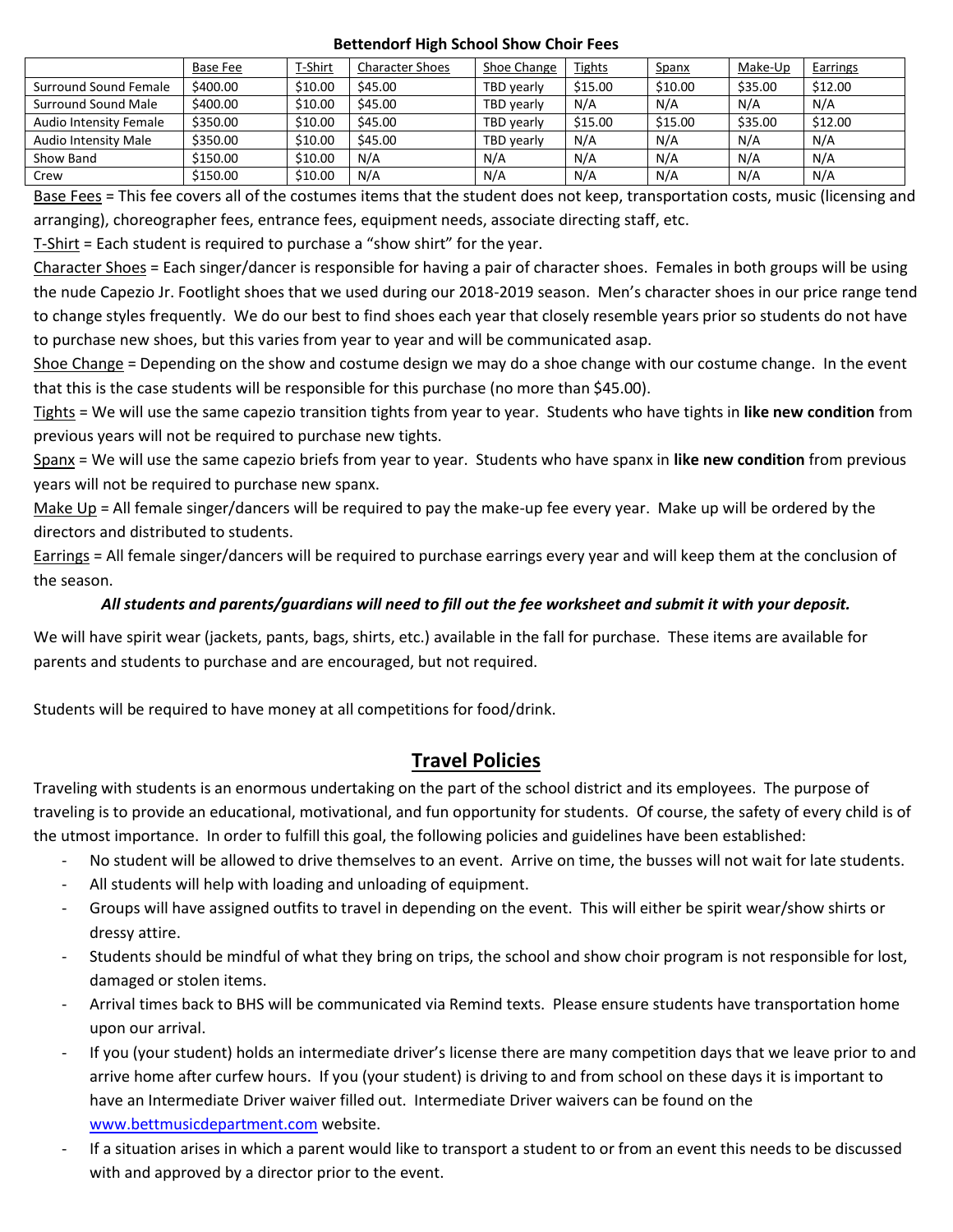# **Bettendorf Fine Arts Boosters**

The expenses associated with the show choir season are not completely covered by the fees explained previously. BFAB covers the remainder of the cost for the season (which in the past has ranged from \$10,000-\$20,000). Show choir parents are required to work at least one BFAB event throughout the year to help support these costs. We will have a home football game assigned to the show choir parents to help encourage this effort. Please help out when you can, our programs wouldn't exist without the volunteer efforts of all the parents via BFAB.

## **Volunteering**

Our ensembles would not be possible without the volunteer efforts of each and every parent within the group (singer/dancers, band, and crew). It is necessary for parents to be willing to help provide time and/or donation items at various points throughout the year. This is IN ADDITION to the volunteer requirement at our home competition. Parents will be required to fill out the volunteer form with the handbook contract.

# **Home Competition**

Much more detailed information will be given regarding our home competition on February 8, 2020, but the basic understanding right now is that every student must have a representative volunteering on that day for that event. This is a HUGE undertaking for us this year that will require all hands on deck.

# **Winter Weather Policy**

If rehearsal is canceled due to weather or hazardous road conditions, notification will be sent out via Remind 101, Twitter and email. If rehearsals are canceled on a Monday, due to winter weather, we will rehearse on Thursday of that week.

# **Important Dates**

Please see attached calendar for all rehearsals, competitions, meetings, etc. Mark all these dates on your calendar immediately. Any additional dates will be communicated as early as possible.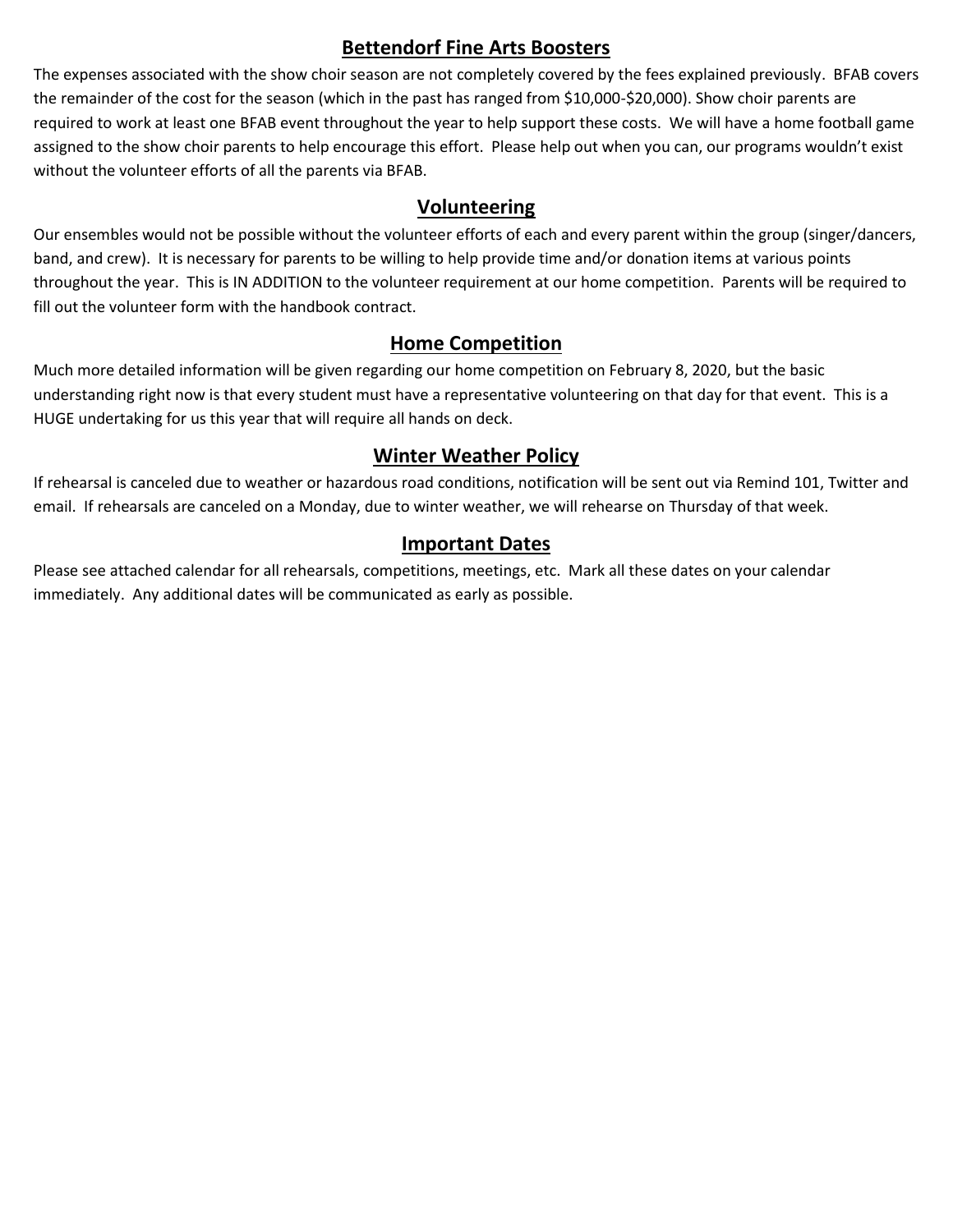# **BHS Show Choir Student Code of Conduct Form**

# **THIS FORM IS DUE AT THE TIME OF THE INITIAL DEPOSIT**

 *This form must be completed in its entirety to be a member of the 2019-2020 BHS Show Choir Team*

This form is mandatory for ALL students participants (singer/dancer, band and crew). It is important to realize that as a member of the BHS Show Choir Program you represent the ideals and expectations of our choir program and our school. You are expected to set a positive, respectful and supportive demeanor at all times. Parents/Guardians and students please initial below that you all understand each expectation.

| <b>PARENT</b>                  | <b>STUDENT</b> |                                                                                                                                                                           |      |
|--------------------------------|----------------|---------------------------------------------------------------------------------------------------------------------------------------------------------------------------|------|
|                                |                | Student will treat all adults, superiors and fellow students with respect and honesty.                                                                                    |      |
|                                |                | Student will be responsible for their costume pieces and keep them in good repair.                                                                                        |      |
|                                |                | Student will come to rehearsal on time and with a supportive and willing attitude.                                                                                        |      |
|                                |                | Student will refrain from talking at inappropriate times and will stay focused and engaged<br>throughout rehearsal.                                                       |      |
|                                |                | Student will use appropriate language in rehearsal and when on a sanctioned choir activity.                                                                               |      |
|                                |                | Student will maintain a positive, supportive outlook at all off-campus events and represent BHS with<br>PRIDE.                                                            |      |
|                                |                | Student will use social media only to contact and support fellow choir members, not to deride,<br>degrade or belittle another person, choir, judge or event.              |      |
|                                |                | Student will adhere to all rules and regulations as defined by the BHS Code of Conduct (drug and<br>alcohol use, eligibility, etc.)                                       |      |
|                                |                | Student will be loyal to teammates and offer them support and assistance to the betterment of the<br>team.                                                                |      |
|                                |                | Student will bring all materials to rehearsal (appropriate dress attire, water, music, pencil, etc.)                                                                      |      |
|                                |                | Student will have transportation immediately following practices and events.                                                                                              |      |
|                                |                | Student will not use their cell phone during rehearsal. Parents/Guardians: I understand that I can<br>contact the director during rehearsals in the case of an emergency. |      |
|                                |                | I understand that if I (or my student) is not fulfilling the above requirements that he/she may forfeit<br>his/her right to participate in the BHS Show Choir program.    |      |
| Student's Name (Printed)       |                | Student's Signature                                                                                                                                                       | Date |
| Parent/Guardian Name (Printed) |                | Parent/Guardian Signature                                                                                                                                                 | Date |